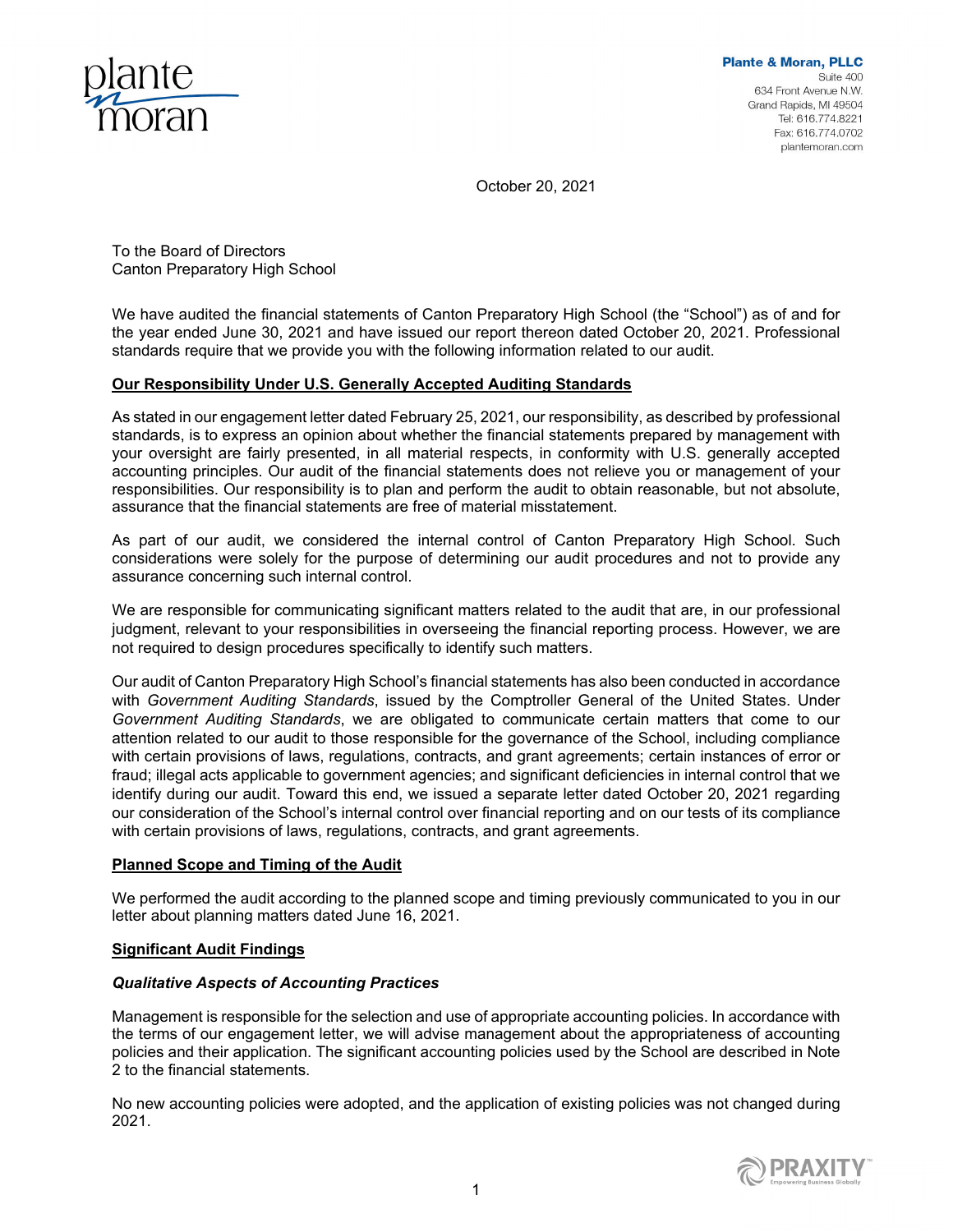We noted no transactions entered into by the School during the year for which there is a lack of authoritative guidance or consensus.

We noted no significant transactions that have been recognized in the financial statements in a different period than when the transaction occurred.

Accounting estimates are an integral part of the financial statements prepared by management and are based on management's knowledge and experience about past and current events and assumptions about future events. Certain accounting estimates are particularly sensitive because of their significance to the financial statements and because of the possibility that future events affecting them may differ significantly from those expected.

There were no significant balances, amounts, or disclosures in the financial statements based on sensitive management estimates.

The disclosures in the financial statements are neutral, consistent, and clear.

### *Difficulties Encountered in Performing the Audit*

We encountered no significant difficulties in dealing with management in performing and completing our audit.

### *Disagreements with Management*

For the purpose of this letter, professional standards define a disagreement with management as a financial accounting, reporting, or auditing matter, whether or not resolved to our satisfaction, that could be significant to the financial statements or the auditor's report.

We are pleased to report that no such disagreements arose during the course of our audit.

### *Corrected and Uncorrected Misstatements*

Professional standards require us to accumulate all known and likely misstatements identified during the audit, other than those that are trivial, and communicate them to the appropriate level of management.

We did not detect any misstatements as a result of audit procedures.

#### *Significant Findings or Issues*

We generally discuss a variety of matters, including the application of accounting principles and auditing standards, business conditions affecting the School, and business plans and strategies that may affect the risks of material misstatement, with management each year prior to our retention as the School's auditors. However, these discussions occurred in the normal course of our professional relationship, and our responses were not a condition of our retention.

#### *Management Representations*

We have requested certain representations from management that are included in the management representation letter dated October 20, 2021.

#### *Management Consultations with Other Independent Accountants*

In some cases, management may decide to consult with other accountants about auditing and accounting matters, similar to obtaining a second opinion on certain situations. If a consultation involves application of an accounting principle to the School's financial statements or a determination of the type of auditor's opinion that may be expressed on those statements, our professional standards require the consulting accountant to check with us to determine that the consultant has all the relevant facts. To our knowledge, there were no such consultations with other accountants.